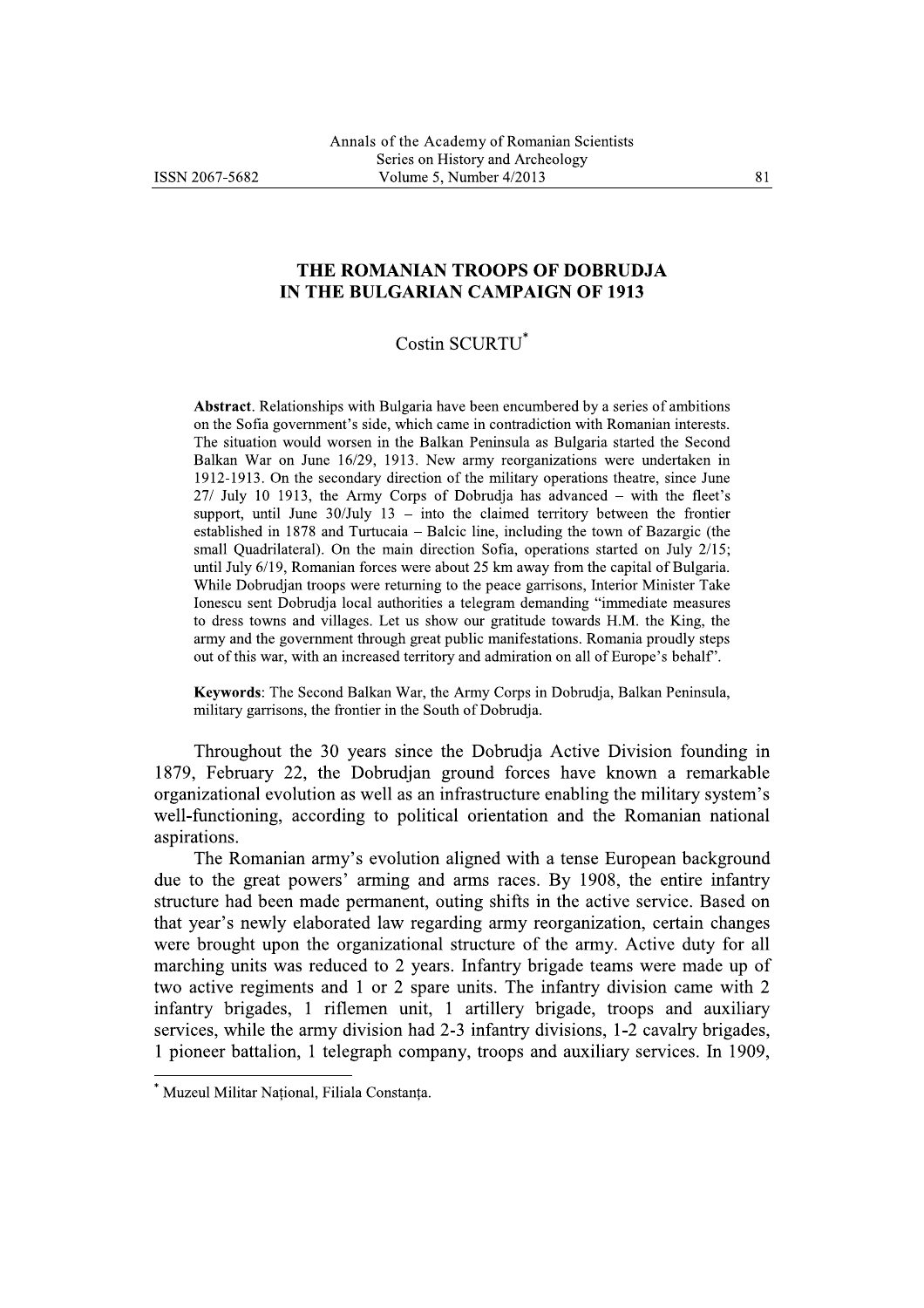every infantry regiment was attributed a machine-gun division consisting in 3 pieces each<sup>1</sup>.

In Bulgaria, the neighbouring country, during the first vears of the  $20<sup>th</sup>$ century, the quantity of purchased war material was "just enough to guarantee efforts of arming no less than 18 divisons"<sup>2</sup>.

By the end of the  $20<sup>th</sup>$  century's first decade, King Charles I defined his policy as one aiming to "maintain a balance of powers in the Balkans by using armed force, when necessary, against any authority attempting to disrupt it"<sup>3</sup>.

Just in case any military conflict would have erupted in the Balkan area past 1910, Romania was believed to be better off remaining neutral and carefully observing the course of events, especially since, in December 1909, Bulgaria had concluded a secret military convention with Russia, by means of which the tsar engaged in supporting Bulgaria's territorial claims upon Romanian Dobrudia<sup>4</sup>.

The First Balkan War began in the fall of  $1912<sup>5</sup>$ . Romania decided to not get involved and refused to enact levy, as a *de facto* proof of its neutral policy. As Turkey came close to surrendering, Romania started deploying a sustained diplomatic activity, with a well-determined purpose: in case any territorial changes affected the Balkan region, a resumption of the 1878 discussions regarding the southern frontier of the Romanian state, ensuring greater geostrategic protection in an area struck with particularly frequent military conflicts, appeared as inevitable<sup>6</sup>.

A November 9, 1912 report from Prime-minister Titu Maiorescu to King Charles I spoke for itself: "As soon as all of the general dispositions in the Treaty of Berlin are eliminated, the legitimacy of our imposed Dobrudjan border will also disappear, thus demanding a new regulation. We would want this regulation to be made amicably between Romania and Bulgaria and we are actually

<sup>&</sup>lt;sup>1</sup> Infanteria Română – 180 de ani –, București, Centrului Tehnic-Editorial al Armatei Publishing House, 2010, p. 22.

<sup>&</sup>lt;sup>2</sup> Arhivele Militare Române (furthermore cited as A.M.R.), fond 948, file nr. 14, nr. crt. 22, f. 22.

<sup>&</sup>lt;sup>3</sup> Arhivele Nationale Istorice Centrale (furthermore cited as A.N.I.C.), fond Anglia, roll 252, F.D. 3 71/1912, f. 3. English Minister Conyngham Greene to External Affairs Minister Grey, in the December 31, 1910 report.

<sup>&</sup>lt;sup>4</sup> Constantin Tudor, *Administratia românească în Cadrilater*, Călărasi, AGORA Publishing House, 2005, p. 50-51.

 $<sup>5</sup>$  In 1912, 100 years away from the Russian annexation of Bessarabia, this is what Halippa wrote</sup> concerning Romania's lack of interest towards the brothers from across the Prut: "This indifference towards Bessarabia makes us think and suspect that the Romanian people only exalt and lend a helping hand occasionally, as a mere reassurance, leaving aside our situation in everyday life... And should that be true, there is no point in deluding oneself into hopeless dreams". See Onisifor Ghibu, De la Basarabia rusească la Basarabia românească, Bucharest, "Semne" Publishing House, 1997, p. 71. Apud. Viața Românească, I, 1912, p. 409.

<sup>&</sup>lt;sup>6</sup> The endowment, training, coordination and insuring of the army troops fell upon this Infantry Inspectorate, which came into being in 1912.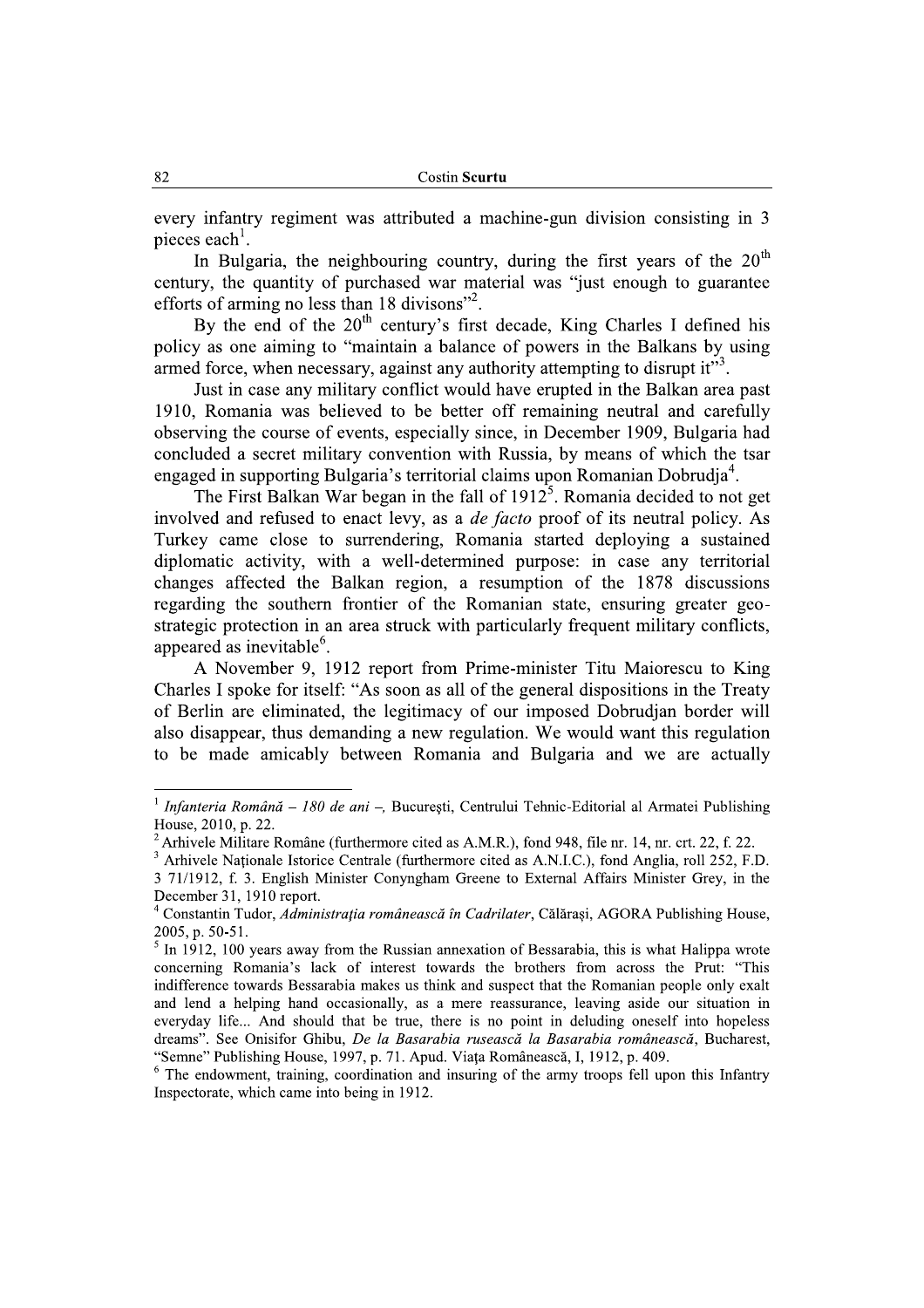expecting the initiative to be made on behalf of Bulgaria, given that it was the latter which had started the war against Turkey. Out of sheer consideration towards the King Ferdinand of Bulgaria, we wish to avoid any kind of pressure on this matter. However, on a friendly and confidential note. I may state that adjusting our border south of Dobrudja should comprise a boundary line from Turtucaia up to the Black Sea, on the hither side of Varna".

The main goal was to obtain a direct negotiation between Romania and Bulgaria so as to correct Dobrudja's south frontier<sup>8</sup>. Faced with a definite refusal from Stoian Daney, the Bulgarian representative in conversations, N. Misu messaged Bucharest on January 2, 1913: "Bulgaria finds itself in the position where it can only allow a small correction of the Dobrudian southern frontier. which would mean turning the current devious border into a straight line"<sup>9</sup>. Conversations between Bucharest and Sofia came to an end with no results. After several appointments, the maximum concession accepted by the Bulgarian state targeted the assignation of the Silistra fortress along with a 3 km belt surrounding it. Bucharest regarded this solution as insufficient.

Under these circumstances, Romania warned it would have to take control over the Turtucaia-Balchik line, which got the Great Powers to touch Bulgaria up about recommencing negotiations and coming down with a more reconciliatory attitude. However, the January 23, 1913 Ottoman coup d'état led to the Balkan relapse of military hostilities, which consequently stopped the Romanian-Bulgarian negotiations in London. Both N. Misu and S. Daney signed a protocol nonetheless, which merely recorded each of the co-signers' point of view<sup>10</sup>.

On the basis of the High Decree no. 4609, the Romanian state initiated conscription June 20/July 3 1913, raising an army in the first day – June  $23^{\text{rd}}$  /July  $6<sup>th</sup>$  1913, at 24.00 hours.

The public opinion favoured military intervention, hence enthusiastically receiving news of a possible intervention in the Balkan conflict. N. Iorga refers to loud and "violent manifestations", challenges, "preparations of rally hot heads, bellicose resolutions, outbreaks and threats".

In that event, at 10 p.m., general Ion Culcer, Commander of the 5th Army Corps, sent the 34th regiment infantry in Constanta a copy of the telegraphic command no. 328 regarding the army levy that the Division General Constantin

<sup>&</sup>lt;sup>7</sup> Cartea Verde, Documente diplomatice. Evenimentele din Peninsula Balcanică. Acțiunea României, septembrie 1912 - august 1913, Bucharest, Minerva Publishing House, 1913, p. 13; see also Stoica Lascu, Din istoria Dobrogei de Sud în cadrul României întregite(1913-1940), in "Revista istorică", tome VI, nr. 11-12/1995, p. 963. Constantin Tudor, op. cit., p. 50-110.

<sup>&</sup>lt;sup>8</sup> Ileana Bulz, Relațiile anglo-române între anii 1880-1914, in "Diplomație și diplomați români", vol. II, Focșani, D.M. Press Publishing, 2002, p. 132.

Cartea Verde. Documente diplomatice, op. cit., p. 27.

<sup>&</sup>lt;sup>10</sup> Constantin Tudor, *op. cit.*, pp. 58-68.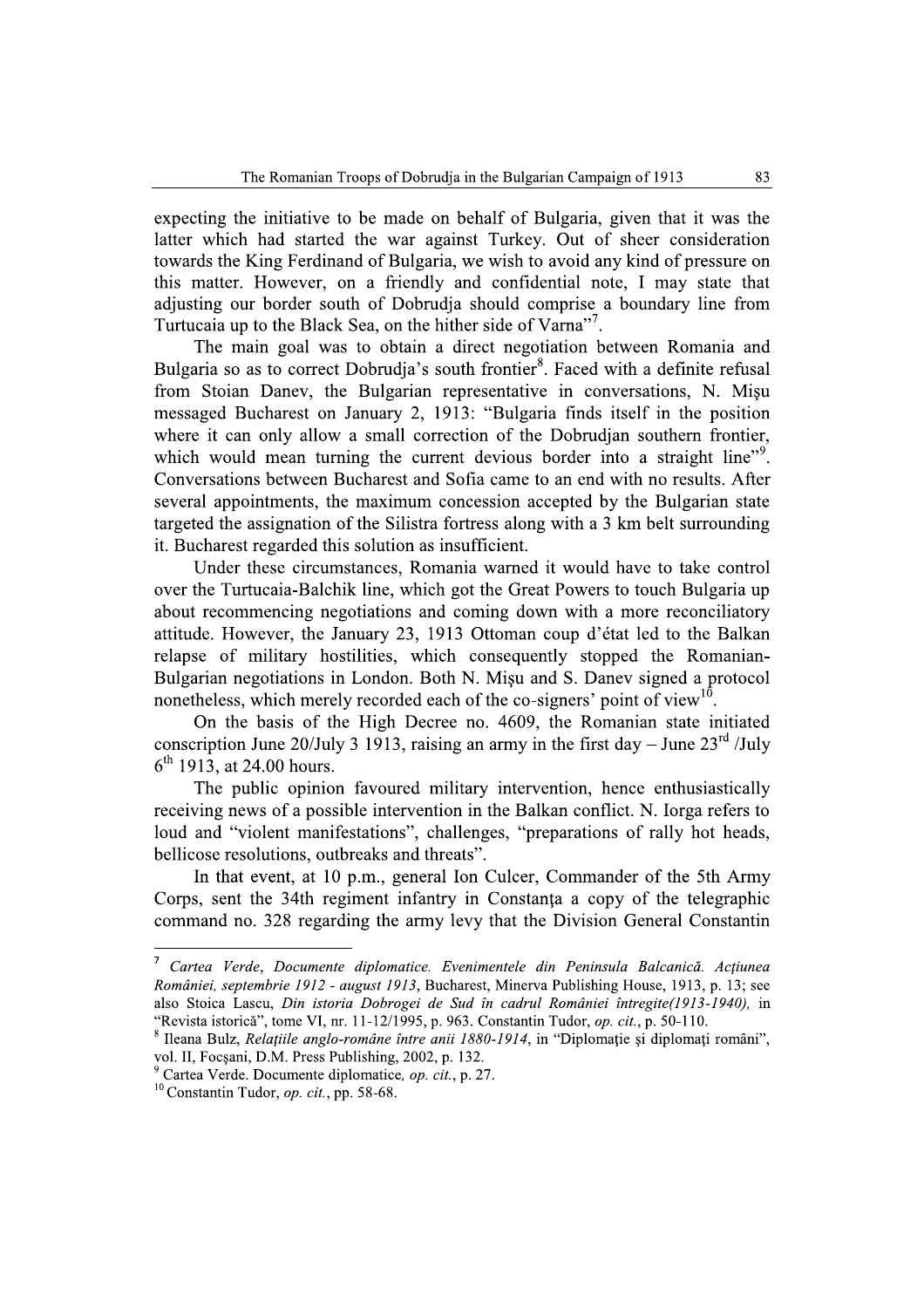N. Hârjeu, War minister, had sent<sup>11</sup>. Based on the High Decree no. 4609, armies ought to be prepared starting June 23 CY. All people are being called upon, contingent groups as well as reserves from 1911 to 1901 included, and all of those with individual call-up addresses or bearing a particular mobilization duty within the contingent groups from 1900 to 1895 included  $[\dots]^{12}$ .

Out of 3.332 troop members in the Constanta regiment, they found 166 soldiers with incomplete training, all of which were from the contingent or reserve groups and had taken turns in performing the active service<sup>13</sup>. A series of malfunctions were to appear while carrying out the mobilization command within the regiment. "Soldiers' accoutrement was slow because only three companies could take items from the storage facility at a time, using the three existent access ways.

It took no less than 96 (ninety-six) hours to hand in all of the necessary items, having the companies hand in the parade supplies to the depot afterwards, since these were meant to mobilize other reserve units. [...] The regiment had both operative and enough weaponry and ammunition. There was a shortcoming of 493 revolvers, which were then replaced with Md.79s<sup>14</sup> [...].

Item repurchase was performed as follows: one of the officers made an evaluation of where the necessary items could be found and a repurchase command, containing all the needed supplies and the places to find them, was sent to the City Hall; consequently, the City Mayor along with the authorized officer performed the repurchase as well as issuing the advices of delivery"<sup>15</sup>.

On the other hand, the June 21/July 4, 1913 circular command regulated the telegraph-postal military service. According to the 14th article of the standing order, at wartime, the mobilized clerks were considered the army's civil servants, bearing positions that fit hierarchic military ranks. Art. 23 provided that pay and other rights of the conscripted be determined according to the law and the army's payment regulations; their rights were to be paid by the Quartermaster Corps affiliated with the telegraph-postal service.

Inferior clerks and officials from the postal services were to receive a daily allowance for food consisting in 75 cents a day, provided for master sergeants as

<sup>&</sup>lt;sup>11</sup> General Constantin Hârjeu held the position of Minister of War from October 14, 1912 to January 3,1914; respectively March 6, 1918 to October 23, 1918.

<sup>&</sup>lt;sup>12</sup> A.M.R., fond C.R.I., file nr. 809, f. 80-81.

<sup>&</sup>lt;sup>13</sup> Idem. fond 2272. file nr. 17, Dare de seamă asupra mobilizării de la 23 iunie la 10 august 1913, f. 2.

<sup>&</sup>lt;sup>14</sup> Austrian-made, Martini-Henry system infantry rifle, with simple or double-trailed carriage,md. 1879 A, cal 11,43 mm. Apud Infanteria Română - 180 de ani -, op. cit., p. 256.

<sup>&</sup>lt;sup>15</sup> The Constanta regiment repurchased 12 carriages, 221 horses and 49 pairs of harness, "having given no name of their rightful owners, no register number, no clue whatsoever about who they belonged to so that at least the animals could eventually be returned to the proprietors". AMR, fond nr. 2272, file nr. 17, f. 1, verso.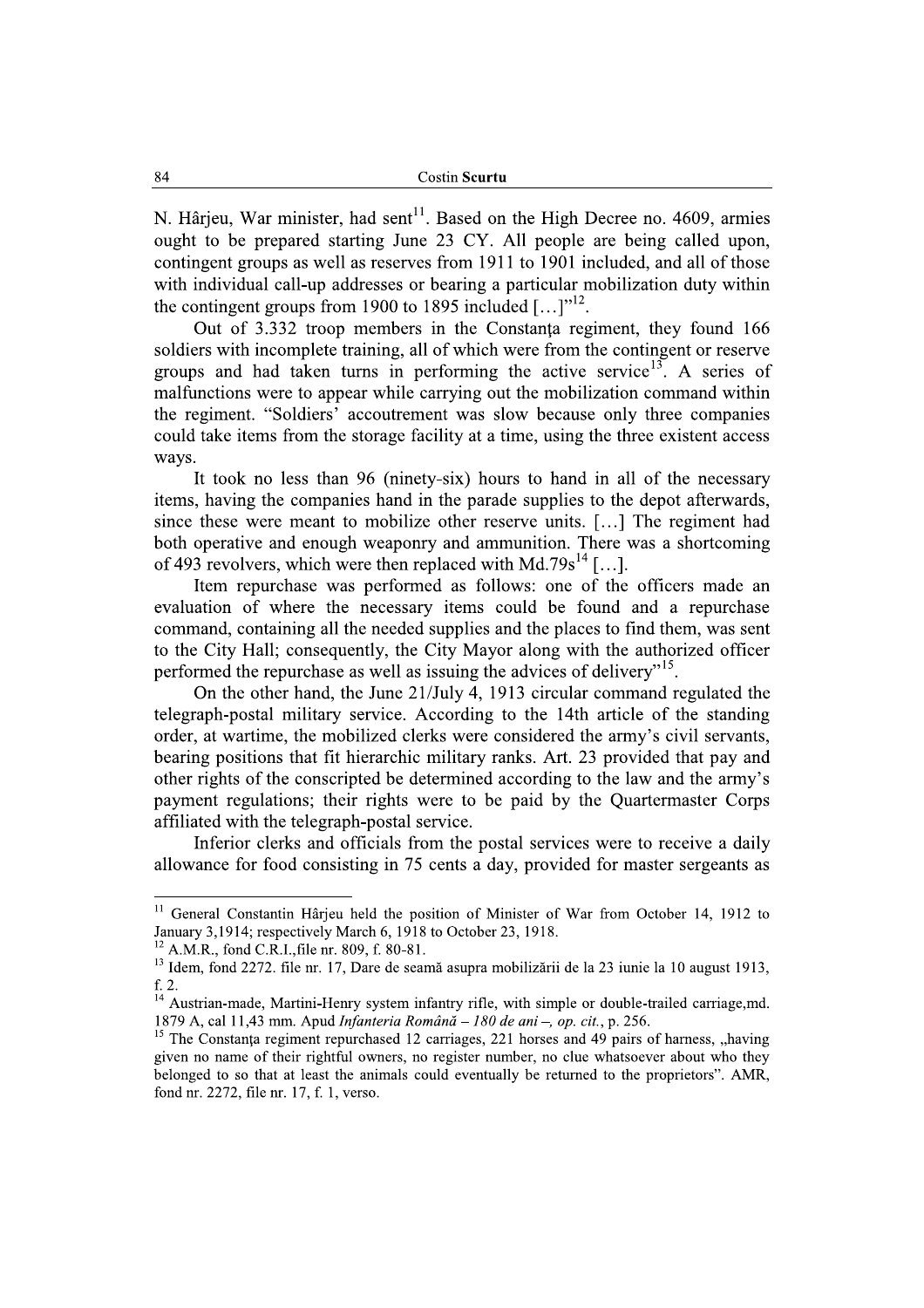rate no. 14 in the Pay Standing order annex. Those receiving a soldier's substantive pay were to be given an equipment bonus only in case they had been effectively mobilized and taken part in the active  $10^{16}$ .

During the five days that the mobilization needed to be complete, the troop was served warm meals, as the instructions called for. Food supplies came from providers in times of peace, while bread came from the army's store house. Alimentation was guaranteed along the transfer to the to the area where troops would gather, in accordance with the 5th Army Corpus order no. 115 of  $1913^{17}$ . As far as the mobilized unit's state of mind was concerned, it appeared that "Upon" observing the call-up rush, the enthusiasm shown in the face of the presentation and the joy as they left their families, barracks and towns behind so as to join the war, one could say not even the deepest connoisseur of the Romanian soldier's spirit would have expected such a high morale"<sup>18</sup>.

In the first assembling day, 1200 people from the completion and reserve units were passed out to 1st Infantry Brigade, as this was the first subunit with complete supplies.

The 1st Infantry Brigade, along with Section 1, marched to Caraomer via Topraisar on June 24 (OS) at 10 p.m., whilst the 2nd and 3rd Infantry battalions, together with the  $2<sup>nd</sup>$  and  $3<sup>rd</sup>$  machine-gun sections, started marching June 27, also at 10 a.m.

On June 24/July 7, 1913, at 9 a.m., a religious service was held in the Regiment's courtyard, in the presence of the unit's officers, honouring the departure of the first battalion. As soon as the religious service ended, Rădulescu, the garrison's clergyman, addressed the soldiers and spoke of the Romanian ancestors and forefathers' bravery, advising that they too do their bit in defending the nation. The 34th Infantry Regiment commander also took the floor, emphasizing for the soldiers in the 1st Infantry Battalion just how much "trust His Majesty the King and their Nation puts in them, as they are the first ones being sent off to confront the enemy and demanding that they abundantly respond to this trust"<sup>19</sup>. At 10 a.m., after all of these allocutions came to an end, the 1st Infantry Battalion "exited the barrack's gate as the crowd cheered, all flocked along Mangalia St."20.

In Constanta, on June 27/ July 10, 1913, at 16:00, with respect to the mobilization instructions, the entire regiment in town gathered in the field near the 9th Călărași Regiment, where priest Rădulescu performed a religious service once

 $^{16}$  *Idem*, fond nr. 2272, file nr. 5, f. 35-36.

<sup>&</sup>lt;sup>17</sup> "The 34th Infantry Regiment, n.n. – only had one intake of war bread and canned meat, which was distributed to people in burlap sacks, while the second intake was completed with marketbought bacon and cheese". Idem, fond nr. 2272, file nr. 17, f. 1, verso.

 $18$  Ibidem, f. 2.

 $19$  Ibidem.

 $20$  Ibidem.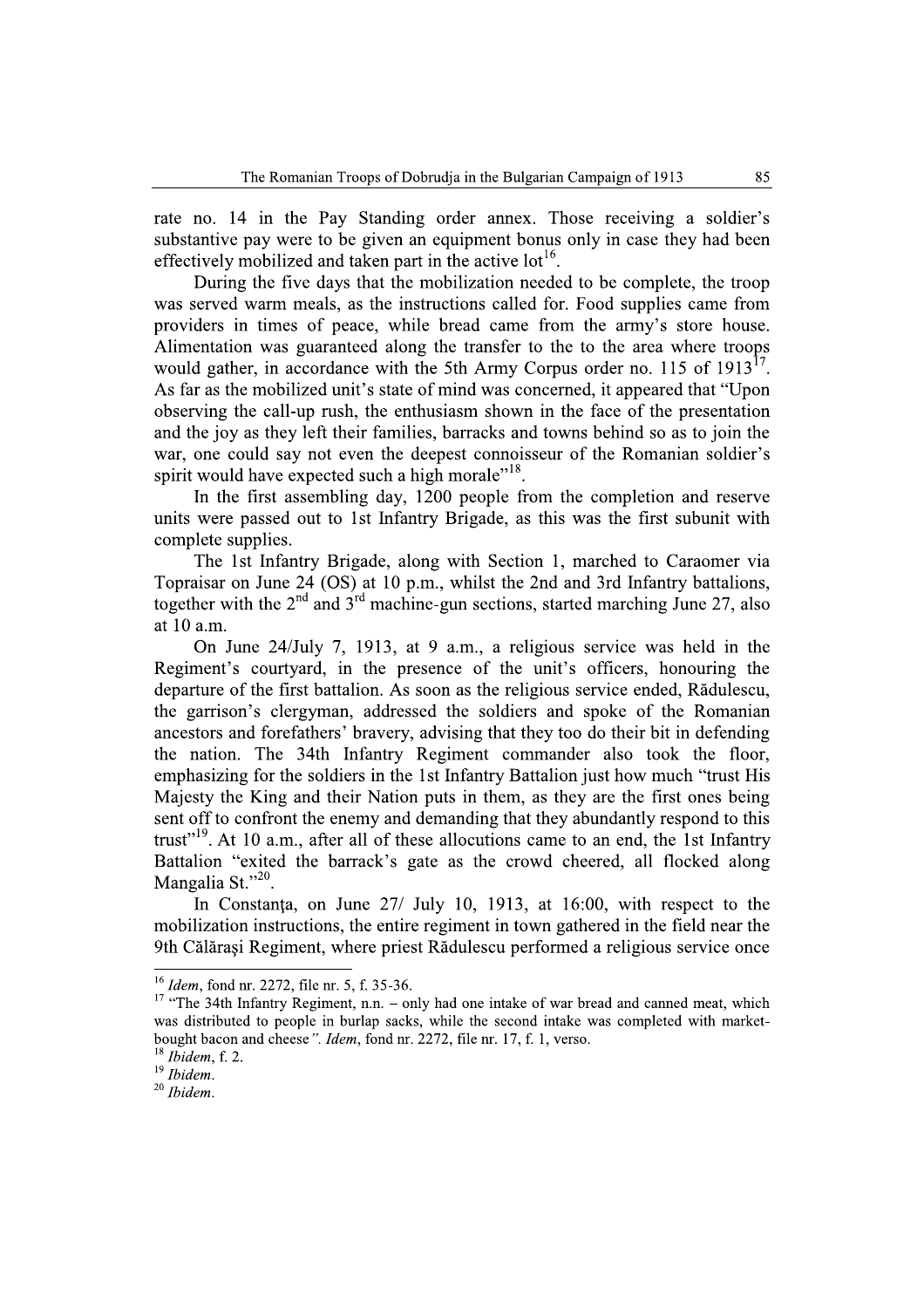more. What came next was a speech from Colonel Ioan Dragalina, commander of the 29th Brigade, who expressed his deep regrets about having to "say goodbye to" the officers and members of the 34th Regiment's, whom he had worked with for two vears and was confident would make the Romanian army utterly proud<sup>21</sup>.

At 18.30, the regiment returned to its barracks, where the 2nd and 3rd infantry battalions, along with their subunits and formations, received the departure order. At 19.30, "after the officers and the unit had dinner and made some last-minute preparations, the regiment left the barracks' premises and traversed Stefan cel Mare St., acclaimed by the crowds and heading for Cobadin via Hasidorluc<sup>22</sup>. The troops marched by foot and reached Cobadin on June 28 /July 11, at 13.30. The next day, at 6 a.m., they continued marching through Caraclar (nowadays Coroana) and Ghiuvanlia so as to get to Caraomer (nowadays known as Negru Vodă), at  $14.30^{23}$ . The marching progressed under optimal circumstances.

Septimiu Sfintescu<sup>24</sup> was a medical student in Germany and came back to Romania to serve as a soldier in the Medical Corps. "Only military trains were in circulation from Vârciorova. We arrived at 02:00, but had to make several stops until 16:00 because of the numerous people that had been called to arms. I got to Slatina at 4 p.m. and then home. On Thursday afternoon, I reported to the regiment, where I was introduced to Major Dr. Dimitriu, sub-lieutenant Dumitrescu and Călărășanu, and chief pharmacist Schwenck. I was given my brand new green soldier uniform by the 1st company; I remember thinking how much I would have liked to stay in that position, that of a soldier, working on the ambulance for a living, not wasting one bit of my strength by having to walk or carry the chatterbox on my back. I spent the night sewing, adjusting my uniform; I hadn't received a rifle, a bayonet or a cross insignia, which is what every healthcare member needed"<sup>25</sup>.

"Thursday, July 3, Bonn am Rhein. In the morning, at 7, on my way to Frauen-Klinik, I see the following message: Bucharest 2 Juli 1913. His Majesty King Charles I signed the order for the

 $21$  *Ibidem*, f. 2, verso.

 $22$  Ibidem.

<sup>&</sup>lt;sup>23</sup> According to the general census of December 19/January 1, 1913, in Dobrudja, this is how building materials of houses in rural settlements were classified: 13.3% masonry; 10.1% wood; 75.2% wattle and daub, ferule, loam, unburnt brick; 1.4% other materials. In Tulcea county, homes were built as follows: 2.2% masonry; 13.6% wood; 81.7% wattle and daub, ferule, loam or unburnt brick and 1.5% others. Constanta county had lodging made of 21.5 masonry; 7.3 wood; 70.0% wattle and daub, ferule, loam, unburnt brick; 1.2% others. Apud. Victor Axenciuc, Evolutia economică a României. Cercetări statistico - istorice, 1859-1947, Vol. I. Industria, Bucharest, Editura Academiei Române, 1992, pp. 311-312.

<sup>&</sup>lt;sup>24</sup> Septimiu Sfintescu would later live the life of a sub-lieutenant medical officer during the 1916 war, both in the Dobrudia campaign as well as when he had to drop back all on his own, by foot. for several weeks, all the way from Bucharest to his unit in Focsani, much to the surprise of all of those who believed he had ducked-out and went to Germany. He became seriously ill with typhus as he managed a camp fever clinic near Adjud.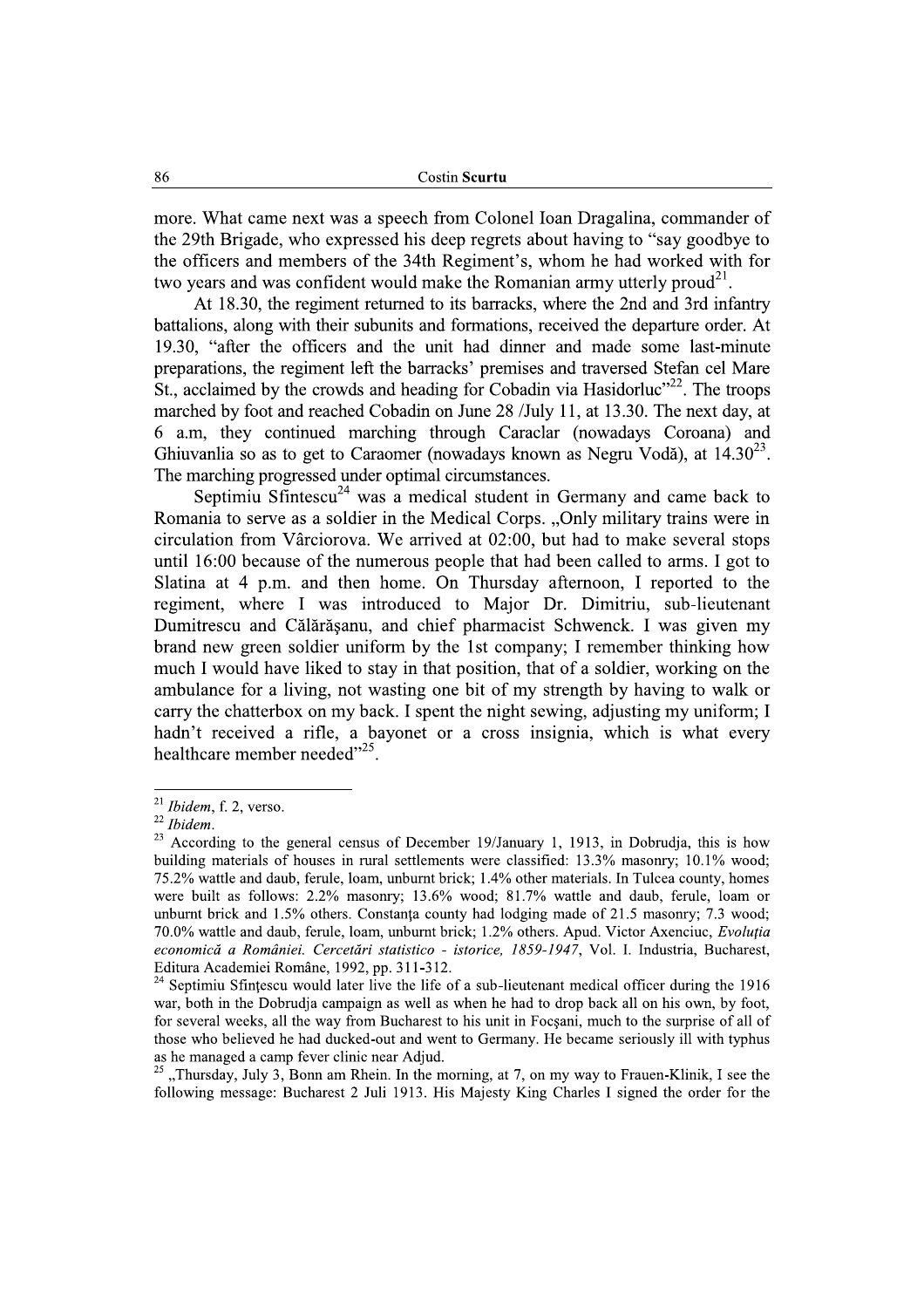The Dobrudia Corpus – embodying the secondary forces of the Romanian offence under the rule of Division general Ioan Culcer – was made up the 5th army Corpus, with the 9th and 10th Infantry divisions, the 3rd reserve unit and the 31st mixed infantry brigade, centralized in the Cernavodă-Constanta area. This unit had been ordered to occupy the so-called "Quadrilateral". The 9th infantry division had to march south on the Cernavodă-Turtucaia route, while the 10th division had to cover the Medgidia-Bazargic line<sup>26</sup>.

The General Staff disposed that Dobrudia's southern frontier be ensured by the military units dislocated in the area, enforced by peace officer and ranger units, subservient to the headquarters responsible for defending the borders. The fourth zone, between Ostrov and Ilanlâc (nowadays Vama Veche), in the Caraomer region (today known as Negru-Vodă), from Haidarchioi (currently Vânători) to Daulchioi (currently Darabani), with the central quarter in Caraomer, comprised the guarding units of the 1st battalion in the 34th infantry regiment in Constanta, and arrived in Caraomer on June 25/July 7, 1913, followed by the 3<sup>rd</sup> and  $4<sup>th</sup>$  Squadrons in the 5th Rosiori regiment<sup>27</sup>.

Romania signalized the Great Powers about not staving detached in case a new conflict would appear in the area. On June 26/ July 8, 1913, the Russian office of state in Bucharest told the Romanian Minister of Foreign Affairs that "Bulgarians wouldn't hear of any moderation, they were in fact ready to start the war against Serbians and Greeks alike"<sup>28</sup>.

As head of the conservative Government and with consent from King Charles I, Titu Maiorescu chose to settle differences with Bulgaria via military  $\arctan^{29}$ . This is what a daily newspaper in Dobrudja wrote in the month of October, 1912: "The adjustment of our borders south of Dobrudja, [...] offering protection to our fellow citizens in Macedonia, these are our current

mobilization of the entire army". "The telegram was seen by German people too, which is why, during classes, I had been asked about going to war. Other Romanian fellows must have seen it too: Ion Cristescu (medical school), Dim. Popescu and Arbore (agronomics), Costin Stoicescu (law), Emil Panaitescu (history), Ion Dumitrescu (law-agronomics), Leon Burada etc.". http://www.itcnet.ro/history/archive/mi1998/current8/mi40.htm

 $^{26}$  Just 18 days after the mobilization date, the Romanian army, along with its primary offensive forces, came as close as 20 km away from Sofia and 10 km away from Filippol, crossing the Balkan mountains and achieving the desired merging with the Greek army.

<sup>&</sup>lt;sup>27</sup> Jipa Rotaru, Leonida Moise, Ion Giurcă, Costin Scurtu, *Divizia 9 Mărășești. 120 de ani de la* înființare (1879-1999), Bucharest, Punct Publishing House, 1999, Divizia 9 "Mărășești". 120 de ani, p. 17.

<sup>&</sup>lt;sup>28</sup> Ion I. Nistor, *Recuperarea Cadrilaterului*, in "Analele Dobrogei", Year XIX, nr. II/1938, p. 152; see also Dumitru Preda, România și războaiele balcanice, in "Magazin istoric", Year XXVII, nr. 7/1993. p. 52.

<sup>&</sup>lt;sup>29</sup> Ion Alexandrescu, Ion Bulei, Ion Mamina, Ioan Scurtu, Enciclopedia de Istorie a României, București, Meronia Publishing House, 2000, p. 103.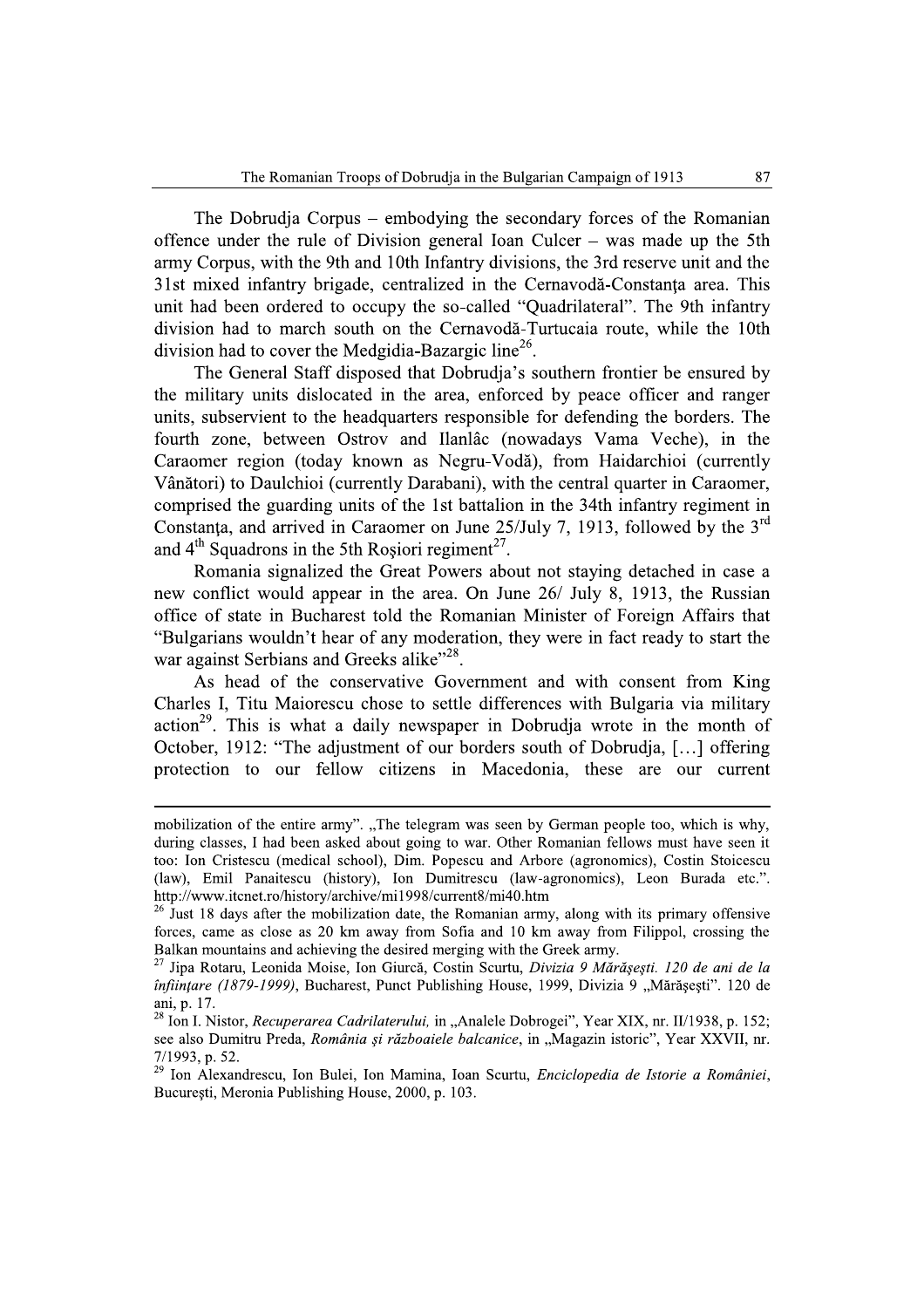considerations, which we shall demand at any cost, with support from the 400,000 bayonets ready to perform their duty to this country!"30.

The situation within the Balkan Peninsula worsened by the day. Bulgaria triggered the beginning of the Second Balkan War on June 16/29, 1913. On June 27/July 10, Romania declared war to Bulgaria.

Written by Titu Maiorescu, as President to the Board of Councils, the declaration of war ended with the following statement: "The government ordered its army to penetrate into Bulgaria". Titu Maiorescu left for the General Staff, where he found Prince Ferdinand. As soon as General Alexandru Averescu, the Chief of Joint Staff<sup>31</sup>, guaranteed that units in Dobrudja were prepared, the declaration of war dispatch was sent to Sofia<sup>32</sup>.

Faced with the Bulgarian government's refusal to put an end to hostilities, Romania launched military operations June 27/July 10, 1913. These were based on the General Al. Averescu's plans elaborated throughout the first semester of 1913 (Hypothesis I bis); they mapped out an offensive approach via two strategic directions in the south of the Danube.

On the 37th of June/10th of July, 1913, the Dobrudjan Corpus on the secondary direction started advancing with support from the flotilla, continuing to do so until June 30/July 13, when it took control over the claimed territory between the 1878-established border and the Turtucaia-Balchik line, including the town of Bazargic (improperly deemed as the small Quadrilateral).

The Romanian army had been set in motion at such fast pace, that it took the Bulgarian quarter by surprise, since they believed it would have taken at least 14 days to prepare the troops. Romania had called in 509.820 people, amounting to 6% of the country's population. The Romanian army started passing over the Danube on the 2nd/25th of July, 1913, aided by the river monitors. Events alternated quickly. The advanced units of the 5th army Corpus, led by general Culcer, occupied Turtucaia, Dobrich and Balchik on the 30th of June; Rusciuk, Varna and Sumla followed eight days later. In spite of being numerically inferior, one cavalry division (disposing of 3000 cavalrymen), receiving orders from general Bogdan, seized an entire Bulgarian brigade. This rather bodacious action indirectly deterred Bulgarian soldiers, who believed they had to deal with some undoubtedly high-calibre forces; this consequently led to the decomposition of the Bulgarian 1st Army, that general Kutincey was in charge of. The rest of the army crossed over the Danube through Corabia. As far as the Sofia main course was

<sup>&</sup>lt;sup>30</sup> I. Bentoiu, Războiul din Balcani și compensațiile noastre, in "Conservatorul Constanței", year IV, nr. 30 Oct. 28, 1912, pp. 2-3.

<sup>&</sup>lt;sup>31</sup> General Alexandru Averescu was the Chief of Joint Staff from November 18/December 1, 1911 to December 2/15, 1913.

<sup>&</sup>lt;sup>32</sup> Alexandru Marghiloman, Note politice, România și războiale balcanice (1912-1913), Volume 1, Bucharest, Scripta Publishing House, 1993, p. 112.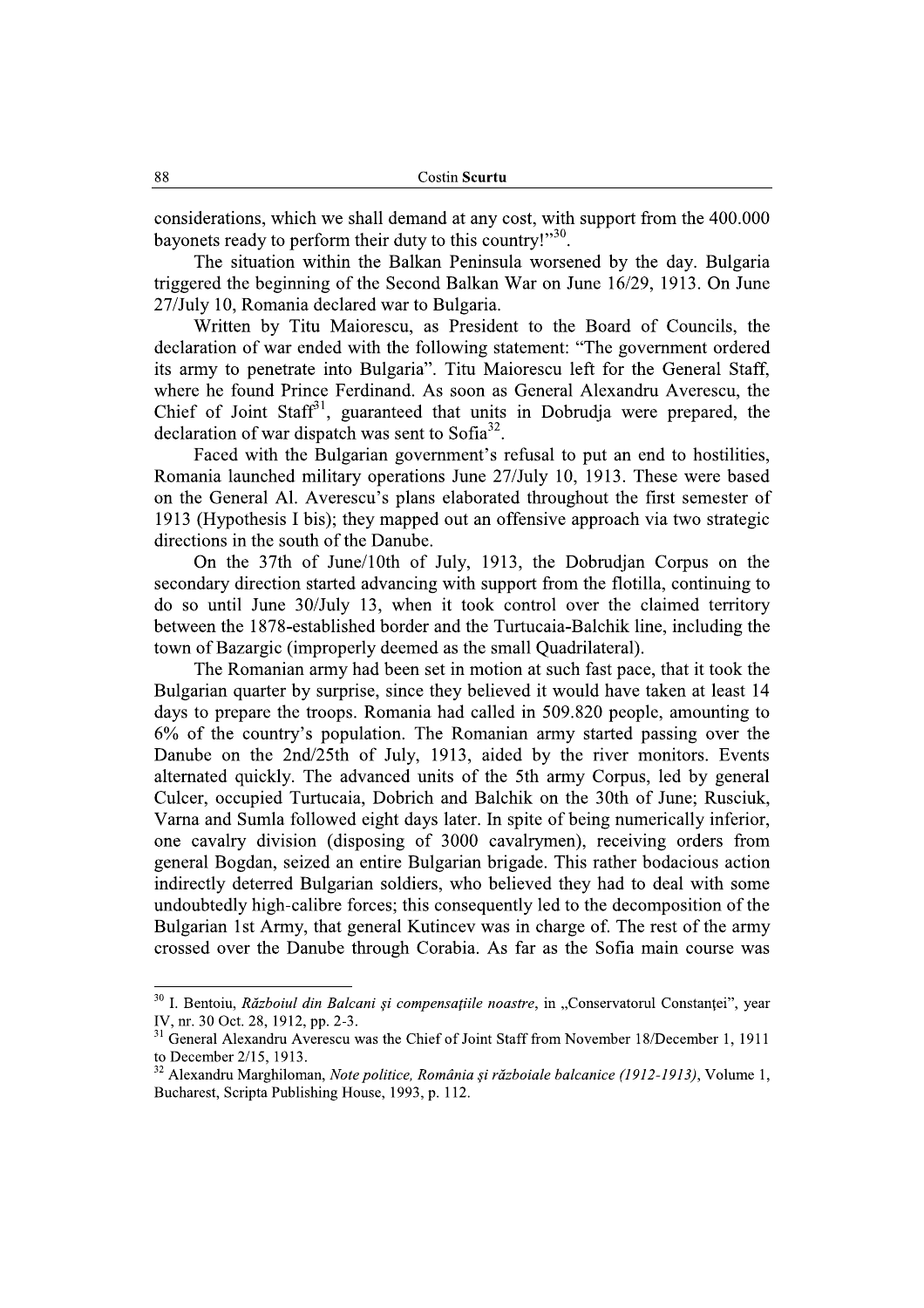concerned, operations were set off July 2/15, 1913; by July 6/19, Romanian units had almost reached the Bulgarian capital, as they were just 25 km away.

On the 28th of June/11th of July, 1913, forces centralized in Dobrudja, having received army fire support from the "Al. Lahovari" monitor, went past the old frontier and took up Silistra, having met with no opposition. That same morning, King Charles I received the following telegram from general C.N. Hârjeu, the Minister of War: "I must respectfully bring into notice that, as of this morning at 11:00, Silistra fortress fell under King Charles I's rule"<sup>33</sup>.

Yet another contemporary document described the events taking place in Silistra the day it became engaged by Romanian troops: "At this exact moment (11:00 - n. ns.), the popular fortress of Silistra belongs to Romania. The 1st Squadron proceeded immediately in effectively occupying the base. 250 weapons and 200 cartridge cases found in the garrison were seized. The commander of the Silistra Garrison, a Bulgarian major finding himself in the barracks, was left sword less. Romanians took control over the telegraph office and a series of posts were sent on the Mediidie-Tabia and Kalipetrova forts. The regiment's commander immediately sent notice to the General Culcer, the Ostrov Corpus army Commander, regarding the military occupation of Silistra fortress at 11:00. At 2 p.m., when the Minister of War, together with Mr. Nicolae Filipescu, former Minister of War, General Culcer, General Istrati, General Văleanu, Secretary to the Minister of War, Major Balif, the Minister's aide-de-camp, the commander of the 5th Regiment in Rosiori presented the situation at that point and was ordered to assemble all notable fellows from Silistra to the town hall, so as to let them know that, as of that day onward. Silistra was under the direct rule of His Majesty King Charles I"34.

Having the Minister of War, General C.N. Hârjeu as well as Nicolae Filipescu, Prince Ferdinand's personal representative witness the event was meant to emphasize just how strategically important this area in the south of the Danube actually became at that moment in Romanian history. Upon welcoming France and Germany's ministers, Premier Titu Maiorescu explained onto them that... "We stepped onto Bulgarian ground for two main reasons: 1) to make sure we had a strategic border in Dobrudja, that is Turtucaia (some kilometres westward)-Dobrich-Balchik, seeing as how international conventions have no meaning to Bulgarians, who had basically attacked their own allies and 2) to really represent an integrating part of the treaty meant to readjust the territorial division that comes along with the allies defeating the Turks"<sup>35</sup>

Transferring the frontier in the south of Dobrudja on the Turtucaia-Dobrich-Balchik line was performed by the surveillance squad at the break of dawn on

<sup>&</sup>lt;sup>33</sup> Ibidem, p. 113.

<sup>&</sup>lt;sup>34</sup> I.T. Ghica, *Luarea Silistrei*, Bucharest, 1915, pp. 134-135.

<sup>&</sup>lt;sup>35</sup> Titu Maiorescu, România, războaiele balcanice și Cadrilaterul, Ed. Machiavelli, Bucharest, 1995, p. 134.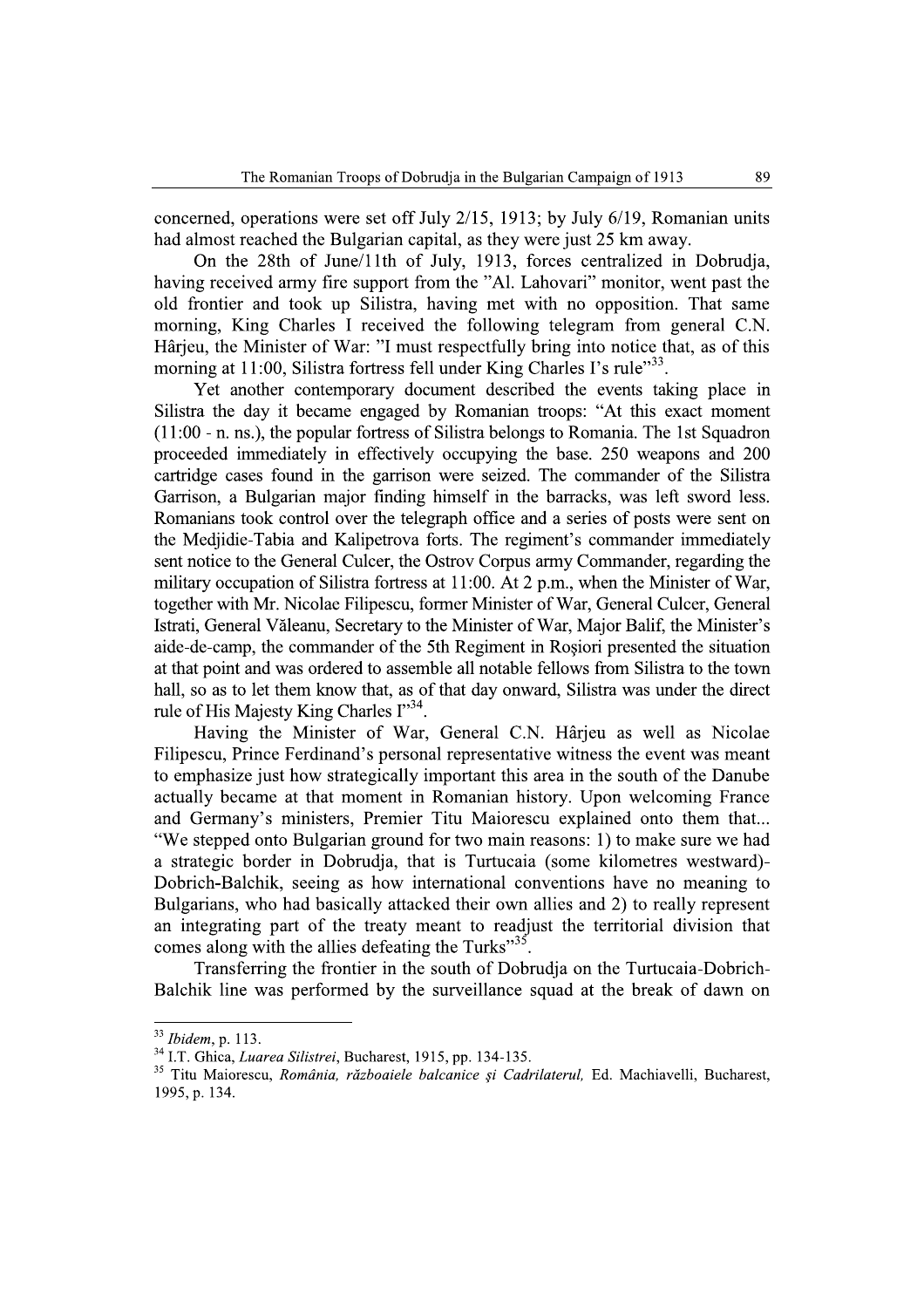June 28/ July 14, 1913. They were going to advance all along the  $4<sup>th</sup>$  sector. except for the troops in front of Silistra. But there was a surprise awaiting the Romanian army as it entered the town of Silistra without firing one shot. In a memoir about how the Romanian Army's Secret Services institution was created, Mihail Moruzov wrote: "Up until the 1913 Balkan war, our army had not benefited from any so-called information services". "That is when people first thought of creating such an institution". Under several circumstances, Mihail Moruzov and Gheorghe Cristescu equally emphasized the lack of efficiency when it came to the secret information apparatus within the  $2<sup>nd</sup>$  Section of the General Staff<sup>36</sup>.

That being said, the Quadrilateral passed under Romanian command, which quickly started applying all sorts of defence mechanisms throughout the territory, so as to prevent any Bulgarian units from concentrating in the area<sup>37</sup>.

Romanian troops received provisions from temporarily established storehouses, through direct purchases or regional requisitions. Money and goods represented the means of payment, based on how both sides established prices and in accordance with the law of corrections<sup>38</sup>.

At the border, troops in Dobrudja gathered in company lines by battalions, organized in linear columns. The regiments' commanders addressed the soldiers, asserting the importance of the moment.

The 34th infantry Regiment was told that the Romanian army stepped into the "territory known as the Quadrilateral<sup>39</sup>, in order to once again take up the land that was once our own. As soon as the elocution ended, music started playing, and the entire regiment as it was crossed the border shouting Hooray! On the way to the frontier, throughout the march, the biker division and the 8th Company served as safety units. Once they crossed the border, the bikers and the 8th Company advanced to create the spearhead force. Meanwhile, the rest of the regiment stopped until all subdivisions reached the appropriately distanced positions<sup>340</sup>.

<sup>&</sup>lt;sup>36</sup> Cristian Troncotă, op. cit., p. 40.

<sup>&</sup>lt;sup>37</sup> Dumitru Preda, Actiunea armatei române în cel de al doilea război balcanic, in "Istoria militară a poporului român", vol. V, București, Editura Militară, 1988, p. 289.

 $^{38}$ Divizia 9 "Mărăsesti". 120 de ani, *op. cit.*, p. 20.

<sup>&</sup>lt;sup>39</sup> The Quadrilateral is the Romanian name for the southern part of Dobrudja, which is in Bulgaria and bears the Danube as a NW limitation, Beli Lom and Kamchiya rivers in the south and the Black Sea in the East. In the summer of 1946, the Peace Conference in Paris received a memoir on behalf of the Association for Dislodged People in Southern Dobrudia (the Quadrilateral). Former deputy Teodor Belu signed the memoir, which protested against the Peace Treaty with Bulgaria, dating from September 7, 1940 (Craiova). This is what the memoir said about the territory (back then known as the Quadrilateral) which had then been handed over to Bulgaria: "The term Quadrilateral, referring to southern Dobrudia, is not a geographic expression. It pertained to the XIXth century military cartography and, during the Russian-Turkish battles, it designated the vast military grounds between Silistra - Rusciuk - Kaliakra - Varna fortresses, which approximately marked a quadrangle". Constantin Tudor, op. cit., p. 18. Apud Memoire sur la Dobroudja du Sud (Quadriletere), București, 1946, p. 7 (in the manuscript within the Academy Library, under III 465807). A.M.R., fond 2272, file nr. 17, f. 4.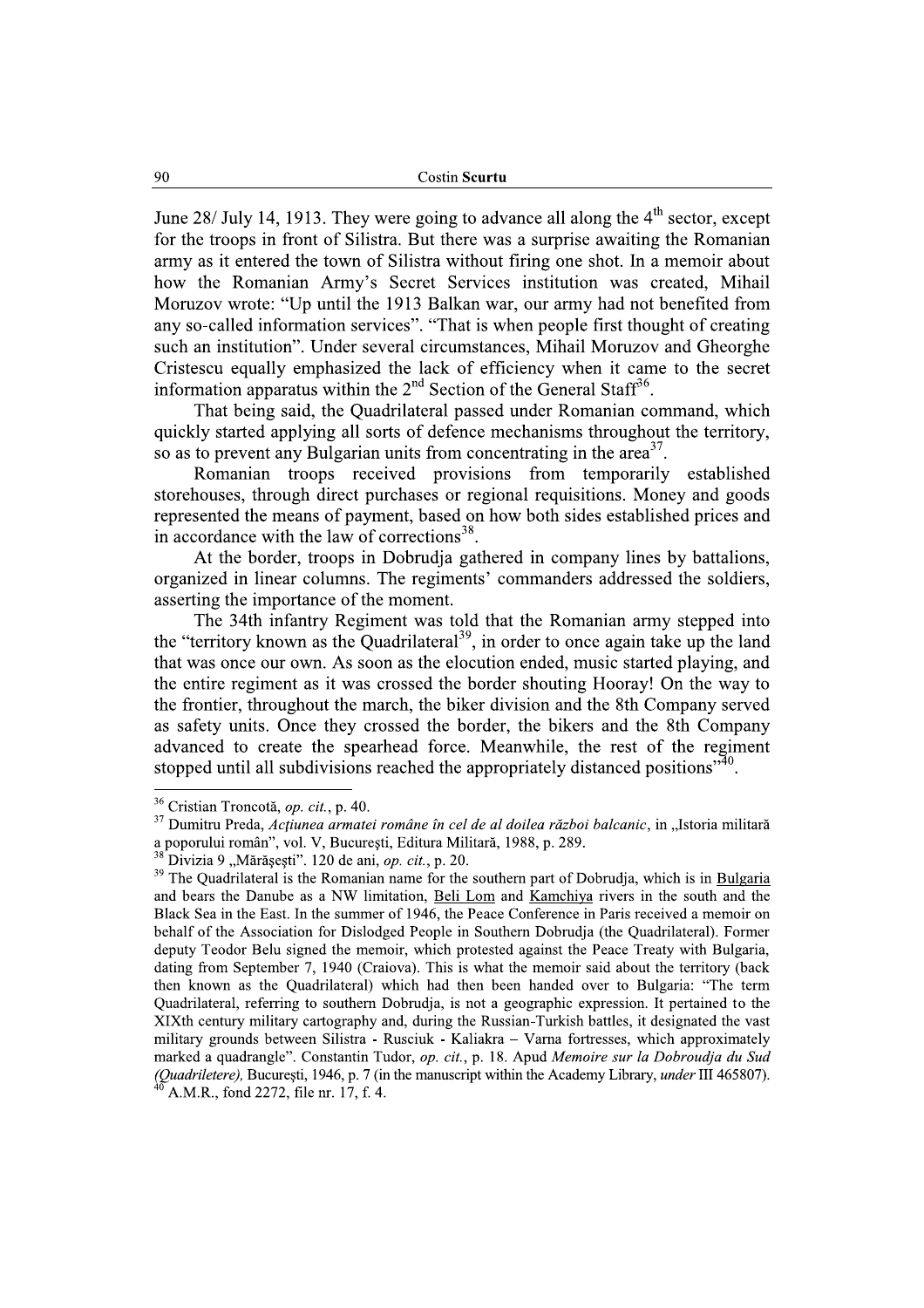Here is what reserve lieutenant Constantin M. Ionescu, who took part in the events, declared in February, 1914: "I felt pleased to have o taste of the national pride one experienced upon entering Silistra on the first day of pursuit, along with the Ist battalion of the "Matei Basarab" 35th Infantry Regiment that I was in. joined by other units as well 5th Regiment of Rosiori and the 23rd Infantry Regiment; the next day, we had to take the outposts together with the  $3<sup>rd</sup>$  company at Kalipetrovo, which prevailed in Silistra, and then, after going through several villages, we quartered in Balbunar, that was situated 45 km west of Turtucaia; from here on, having traversed other villages, we quartered in Dobrich, the most important town to be found on the former Turkish Pazargik; when we reached the beautiful port on the Silver Coast, Balchik, we were disbanded"<sup>41</sup>.

According to most testimonies thereupon, most of the territory's Muslim inhabitants believed that the Romanian troops entering the Quadrilateral and taking control over the citadel was a good thing. These people welcomed Romanian soldiers "with unspeakable enthusiasm, as they regarded our brave soldiers as saviours", 42

One leading article in the Constanta edition of "România Mare" referred to the subject as follows: "With the exception of Bulgarian people, why have all the other nations inside the New Dobrudja taken so much joy in the fact that Romanians had occupied the region? How come they greeted our troops with bread and salt, celebrating their arrival as if they were in fact liberators, who brought along the possibility of living a better life, completely different from what they had to put up with under Bulgarian rule? Why is that, now?"<sup>43</sup>.

The 1st infantry Battalion in the 34th infantry Regiment, under Mihai Popescu's command, which was in Caraomer at that point, crossed the frontier and attacked the Bulgarian ranger platoon, taking some of the soldiers as prisoners of war. The battalion continued advancing up to Ghelengic, where it staved until the hostilities ended, taking some safety measures towards Bazargic. The 2nd and 3rd infantry battalions, commanded by majors Petre Golescu and Vasile Voiculescu respectively, passed over the border as well<sup>44</sup>. Within the 9th infantry Division, the 34<sup>th</sup> "Constanta" infantry Regiment represented the division's reserve.

In order to organize the occupied grounds, adjutant General Ion Istrati, commander of the 9th infantry Division, released a manifesto that said:

<sup>&</sup>lt;sup>41</sup> Constantin Tudor, op. cit., p. 73. Apud "România Mare", Year I, nr. 7/February 1914.

<sup>&</sup>lt;sup>42</sup> I.N. Roman, Drepturile, sacrificiile și munca noastră în Dobrogea față de pretențiile bulgarilor asupra ei. Iasi, 1918, p. 51.

<sup>&</sup>lt;sup>43</sup> Constantin Tudor, op. cit., p. 74. Apud "România Mare", Year I, nr. 4/25.12.1913. If the fact that Romania was seen as a liberator by the Islamist population, which constituted a majority in the Quadrilateral, is a historical truth, it is equally true that most of the Bulgarian people showed hostility towards Romanian administration.

 $^{44}$  A.M.R., fond C.R.I., file nr. 809, f. 80-81.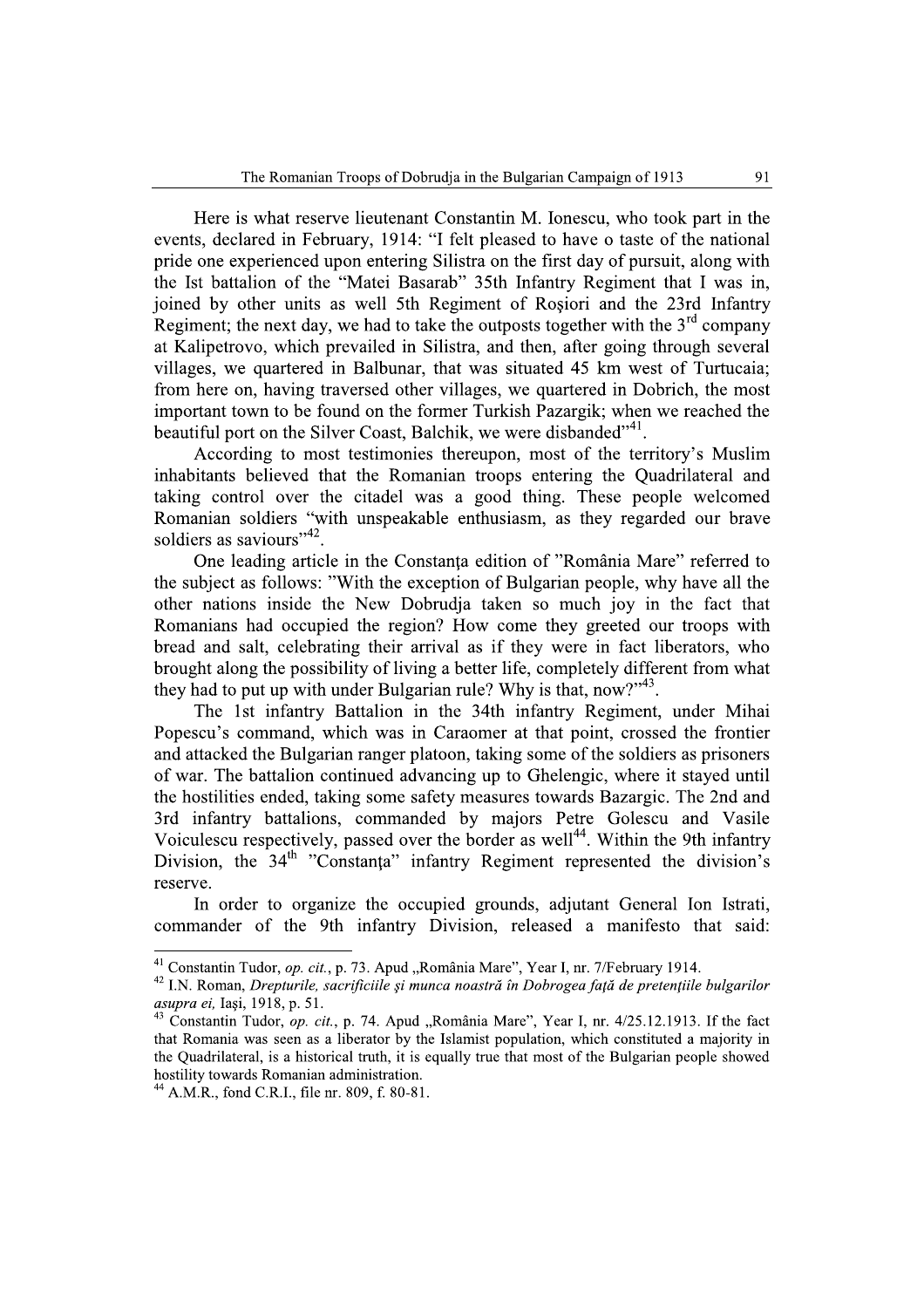"Everybody should know that severe measures have been taken so that the occupation units rightfully respect each of the replacement's belongings and individuality. Also, it should be mentioned that the population ought to pay respect to the army and avoid any kind of misunderstanding or conflict that might come up, since there will be no discrimination based on either religion or nationality"<sup>45</sup>. The proclamation was written in Romanian, Bulgarian and Turkish and displayed in all of the villages or small towns the division was responsible  $for$ 

We would also like to recall the fact that, on the 20th of June, 1913, the 10th infantry Division was ordered to mobilize its manpower and take part in the Second Balkan War. Dislocation towards Bulgaria started July 1, 1913. Balchik, Dobrich and Turtucaia were taken over on the 5th of July, 1913. The division returned to the country via Silistra in August that same year.

Around the same time, on July 5/18, Bulgaria's tsar – Ferdinand I of Saxa Coburg-Gotha would send King Charles I of Hohenzollern-Sigmaringen a telegram soliciting the hold-up of Romanian troops. On July 6/19, 1913, the Bulgarian Government, given the pressure of the military events and advised by the Great Powers, sent the Romanian Prime minister a notice, offering to "give in to Romania the Bulgarian territory situated in the north-east of the line ranging from Turtucaia to Balchik". In exchange, he demanded that any military action be ceased and troops draw back from beyond the Danube and the Turtucaia- Balchik limitation. In addition to this, Romania was asked to declare neutrality towards the continuation of the Balkan conflict, but also when it came to any future regulation of the territorial differences in the area<sup>46</sup>.

The Romanian army hoped to end hostilities as soon as possible, so that balance would once again dominate the Balkans. Bulgaria would sign truce on the 17th/30th of July, 1913. The armistice was made official between Romania and Bulgaria on July 18/August 1, 1913<sup>47</sup>. The 5th Army Corpus commandment ordered all military structures under its rule to suspend any military actions and to consolidate the healthcare line, especially since the cholera epidemic was laying waste on the Bulgarian territory by mid-July. The moment the Quadrilateral was

<sup>&</sup>lt;sup>45</sup> Divizia 9 "Mărășești".120 de ani, *op. cit.*, p. 21.

 $46$  Ion I. Nistor, *op. cit.*, p. 155.

<sup>&</sup>lt;sup>47</sup> Regulamentul privitor la legile și obiceiurile războiului pe pământ, Haga, October 18, 1907. Section II, Ostilitățile, Chapter V, Armistițiul, Art. 36. The armistice interrupts war operations by means of a mutual accord between belligerent sides. Having no fixed duration meant that both sides could re-engage in war operations at any time, as long as the ennemy is given notice at the right time, according to the truce's conditions. Art. 37. The armistice can be either general or local. The first stipulates that all war actions must stop on the belligerent sides. The second refers to ending hostilities for some of the belligerent units in a limited area. Art. 38. The armistice has to be officially announced and just in time for the appropriate authorities and troops to take notice. Hostilities end as soon as notice is taken or upon the agreed date.